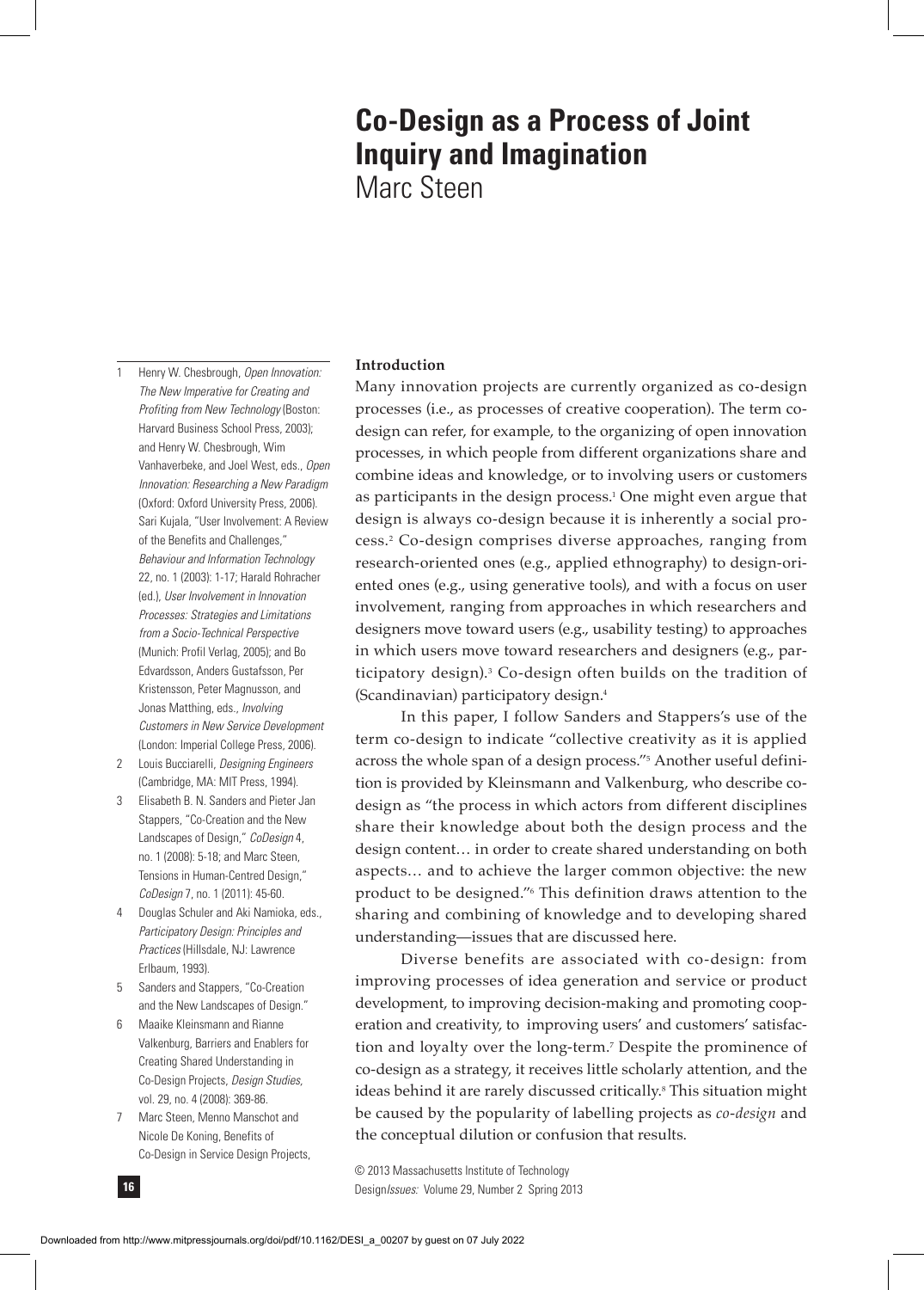*International Journal of Design,* vol. 5, no. 2 (2011): 53-60.

- 8 Nevertheless, work has been done by Sanders, Stappers, Kleinsmann, Valkenburg, and Van der Lugt, as identified, as well as in the Scandinavian participatory design tradition by E. Beck, G. Bjerknes, T. Bratteteig, S. Bødker, P. Ehn, J. Greenbaum, M. Kyng, R. Markussen, and more recently by K. Battarbee, J. Buur, J. Fulton Suri, J. Gulliksen, I. Koskinen, S. Kujala, T. Mattelmäki, E. Stolterman and others.
- 9 Bruno Latour and Steve Woolgar, *Laboratory Life: The Construction of Scientific Facts* (2nd ed.) (Princeton, NJ: Princeton University Press, 1986); Bruno Latour, *Science in Action: How to Follow Scientists and Engineers Through Society* (Milton Keynes, UK: Open University Press, 1987); Steve Woolgar, ed., *Knowledge and Reflexivity: New Frontiers in the Sociology of Knowledge* (London, UK: Sage, 1988); Malcolm Ashmore, *The Reflexive Thesis: Wrighting Sociology of Scientific Knowledge* (Chicago: The University of Chicago Press, 1989); Karin Knorr Cetina, Laboratory Studies: The Cultural Approach to the Study of Science, in Sheila Jasanoff et al., eds., *Handbook of Science and Technology Studies* (London, UK: Sage, 1995),140-66; and Bruno Latour, *Aramis, or the Love of Technology*  (Translated by Catherine Porter) (Cambridge, MA: Harvard University Press, 1996).
- 10 C. S. Peirce, quoted in: Nigel Cross, "Discovering Design Ability" *Discovering Design: Explorations in Design Studies,*  Richard Buchanan and Victor Margolin, eds., (Chicago: The University of Chicago Press, 1995), 110.
- 11 See also: Norbert F. M. Roozenburg and Johannes Eekels, *Product Design: Fundamentals and Methods* (Chichester: John Wiley & Sons, 1995).
- 12 Kees Dorst, The Core of "Design Thinking" and its Application, *Design Studies,* vol. 32, no. 6 (2011): 521-32.

In this essay, I explore how philosophical pragmatism can help to better understand and to effectively organize co-design processes.

# **Abduction or Design Thinking**

A first move in this exploration is to note that (co-)design proceeds via a particular form of logic and that it cannot be adequately understood as a form of science or of engineering. Science is typically concerned with describing and understanding past or current situations and with discovering "facts," whereas design is concerned with envisioning and realizing alternative situations, and with both facts and values. Furthermore, engineering is typically concerned with solving a problem that is given beforehand and finding one "best" solution, whereas design is concerned also with exploring alternative problem definitions and with exploring alternative solutions. I add "typically" to acknowledge the fact that scientists' or engineers' actual practices can be rather different from how these practices are "typically" described or prescribed in textbooks or in management discourse. Numerous studies have shown that, in science and engineering practices, facts and values are often intertwined and are dealt with simultaneously, and that problem-setting and solution-finding proceed via explorative and iterative processes.<sup>9</sup>

What happens in (co-)design can be understood more adequately as a process of *abduction*—a term coined by pragmatist philosopher C. S. Peirce, which refers to a type of reasoning that is different from deduction or induction: "deduction proves that something must be; induction shows that something actually is operative; abduction merely suggests that something may be."10

These three types of reasoning can be illustrated with the following examples: In *deduction,* one starts with two or more premises and then draws a conclusion. For example, one starts with the premises, "All humans are mortal"  $(p\rightarrow q)$  and "Socrates is a human" (p), and then deduces that "Socrates is mortal" (q); this type of reasoning is typical for mathematics and logic. In *induction,* one starts with a series of observations and then speculates about a pattern. For example, one observes that "if copper is heated, it expands" (p1→q1); "if steel is heated, it expands" (p2→q2), etc.; and then induces that "if metal is heated, it expands" ( $p \rightarrow q$ ). This type of reasoning is typical for natural science and social science. In *abduction,* one can start with experiencing a specific current situation as problematic (p), and then simultaneously and iteratively imagine both ways to approach and frame the situation  $(p\rightarrow q)$  and possible solutions for the problem (q); this type of reasoning is typical for design.<sup>11</sup>

Likewise, Dorst recently argued that abduction is at the "core" of design thinking.12 Dorst understands *deduction* as the process of moving from knowing "what" and "how" to the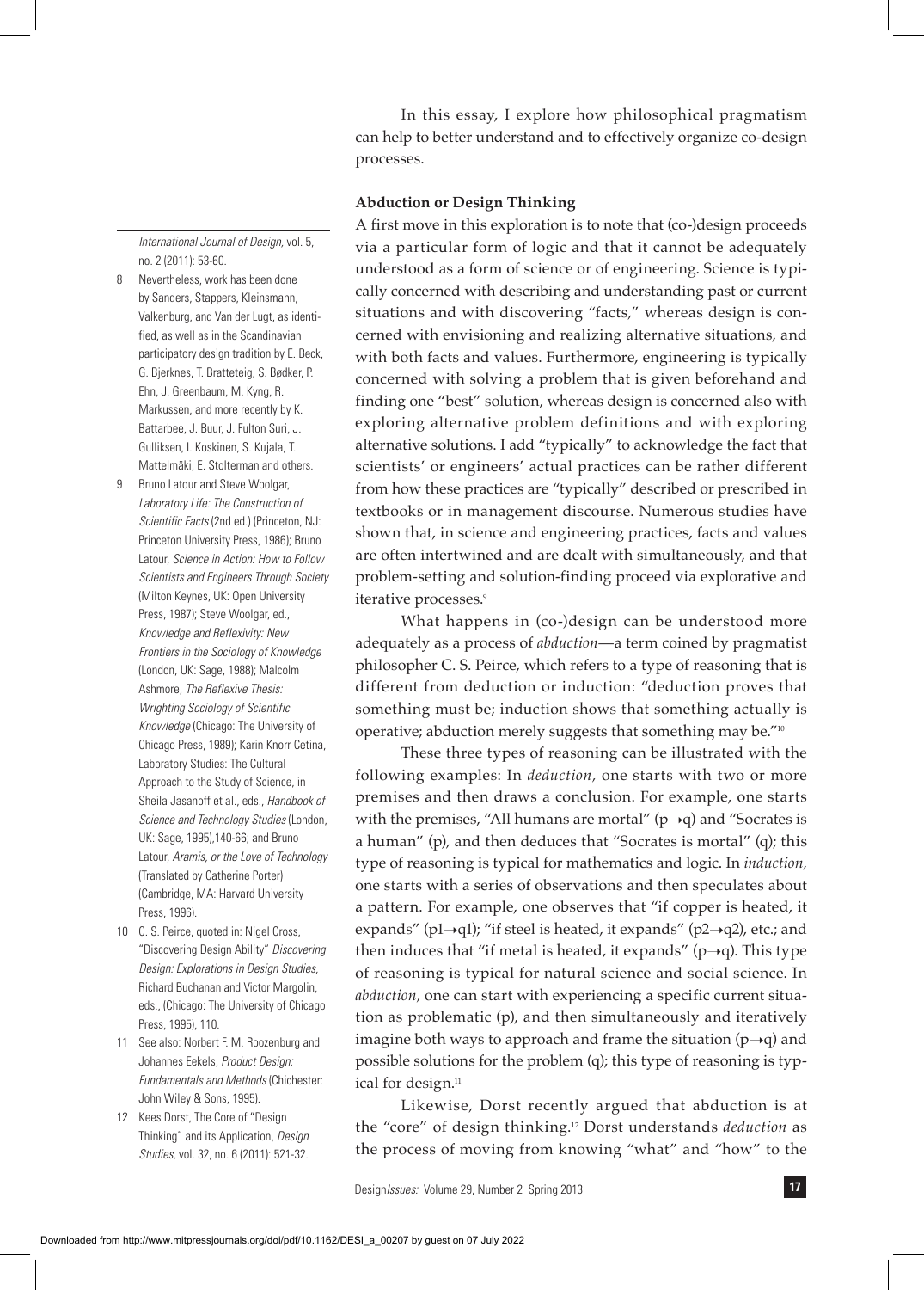- 13 Bryan Lawson, *How Designers Think: The Design Process Demystified* (4th ed.) (Amsterdam: Elsevier, 2006),125; and Nigel Cross, *Designerly Ways of Knowing,* (London: Springer-Verlag, 2006), 80. See also: Kees Dorst and Nigel Cross, Creativity in the Design Process: Co-Evolution of Problem-Solution, *Design Studies,* vol. 22, no. 5 (2001): 425-37; Nigel Cross, *Design Thinking* (Oxford: Berg Publishing, 2011); and Jon Kolko, Abductive Thinking and Sensemaking: The Drivers of Design Synthesis, *Design Issues,* vol. 26, no. 1 (2010): 15-28.
- 14 H. W. J. Rittel and M. M. Webber, Planning Problems are Wicked Problems, in *Developments in Design Methodology,* Nigel Cross, ed. (Chichester: Wiley, 1984); Richard Buchanan, Wicked Problems in Design thinking, *Design Issues,* vol. 8, no. 2 (1992): 5-22; Richard Coyne, Wicked Problems Revisited, *Design Studies,* vol. 26, no. 1 (2004): 5-17; and K. Dorst, Design Problems and Design Paradoxes, *Design Issues:,* vol. 22, no. 3 (2006): 4-17.
- 15 Larry A. Hickman, *John Dewey's Pragmatic Technology* (Bloomington, IN: Indiana University Press, 1990); Larry A. Hickman, *Philosophical Tools for Technological Culture: Putting Pragmatism to Work* (Bloomington, IN: Indiana University Press, 2001); Jozef Keulartz, Maartje Schermer, Michiel Korthals, and Tsjalling Swierstra, Ethics in Technological Culture: A Programmatic Proposal for a Pragmatist Approach, *Science, Technology, & Human Values,* vol. 29, no. 1 (2004): 3-29; Gerald A. Emison, The Complex Challenges of Ethical Choices by Engineers in Public Service, *Science and Engineering Ethics,* vol. 12, no. 2 (2006): 233-44; Peter Dalsgaard, *Designing Engaging Interactive Environments: A Pragmatist Perspective* (PhD dissertation) (Aarhus University, 2009); Steven A. Moore, ed., *Pragmatic Sustainability: Theoretical and Practical Tools* (London: Routledge, 2010);

"result" (e.g., if one knows about stars and about their movements, one can deduce their locations) and *induction* as the process of moving from knowing "what" and "result" to possible options for "how" (e.g., if one knows about stars and their locations, one can induce possible working principles), and he proposes two forms of abduction. In *abduction-1* (closed problem solving), one develops an object ("what"), based on a given desired outcome ("result") and a given working principle ("how"); in *abduction-2* (open problem solving), one starts with a desired outcome ("result") and develops both an object ("what") and a working principle ("how"). The latter is associated with design thinking and with the notion of *framing.* Framing is an approach of iteratively developing frames (i.e., combinations of a result and a working principle) and developing possible solutions, and thus creatively moving between "result," "how," and "what" during the design process.

Thus, in design thinking, problems and possible solutions are explored and developed and evaluated simultaneously in an iterative process: A "design process involves finding as well as solving problems" so that "problem and solution co-evolve."<sup>13</sup> Design thinking is needed to cope with "wicked problems" problems that cannot be clearly defined using "facts" at the start of a project and that cannot be solved by selecting a "best" solution.14 Many real problems in the real world are, in fact, "wicked problems."

In the case of *co*-design, diverse people participate in this process of design thinking. In the following section, I argue that co-design can be understood and organized as a process of *collaborative design thinking,* or—drawing from the ideas of pragmatist philosopher John Dewey—as a process of *joint inquiry and imagination.* 

#### **Dewey's Pragmatism**

This exploration's second move is to turn to philosophical pragmatism. Philosophical pragmatism emerged in the United States in the late nineteenth and early twentieth centuries, with William James, C. S. Peirce, and John Dewey as key figures. A key theme in pragmatism is its focus on people's practices and experiences, rather than on abstract theories. Here, I focus on texts by Dewey (1859–1952) because his ideas are especially relevant to technology, engineering, and design, and have been used productively in these fields.15

Many people in the field of design are familiar with Dewey's ideas on experience and aesthetics.16 Dewey's ideas also appear in Schön's notion of *reflective practice,* which Schön uses to discuss the ways in which professionals combine practice and reflection.<sup>17</sup> Moreover, the use of Dewey's ideas to discuss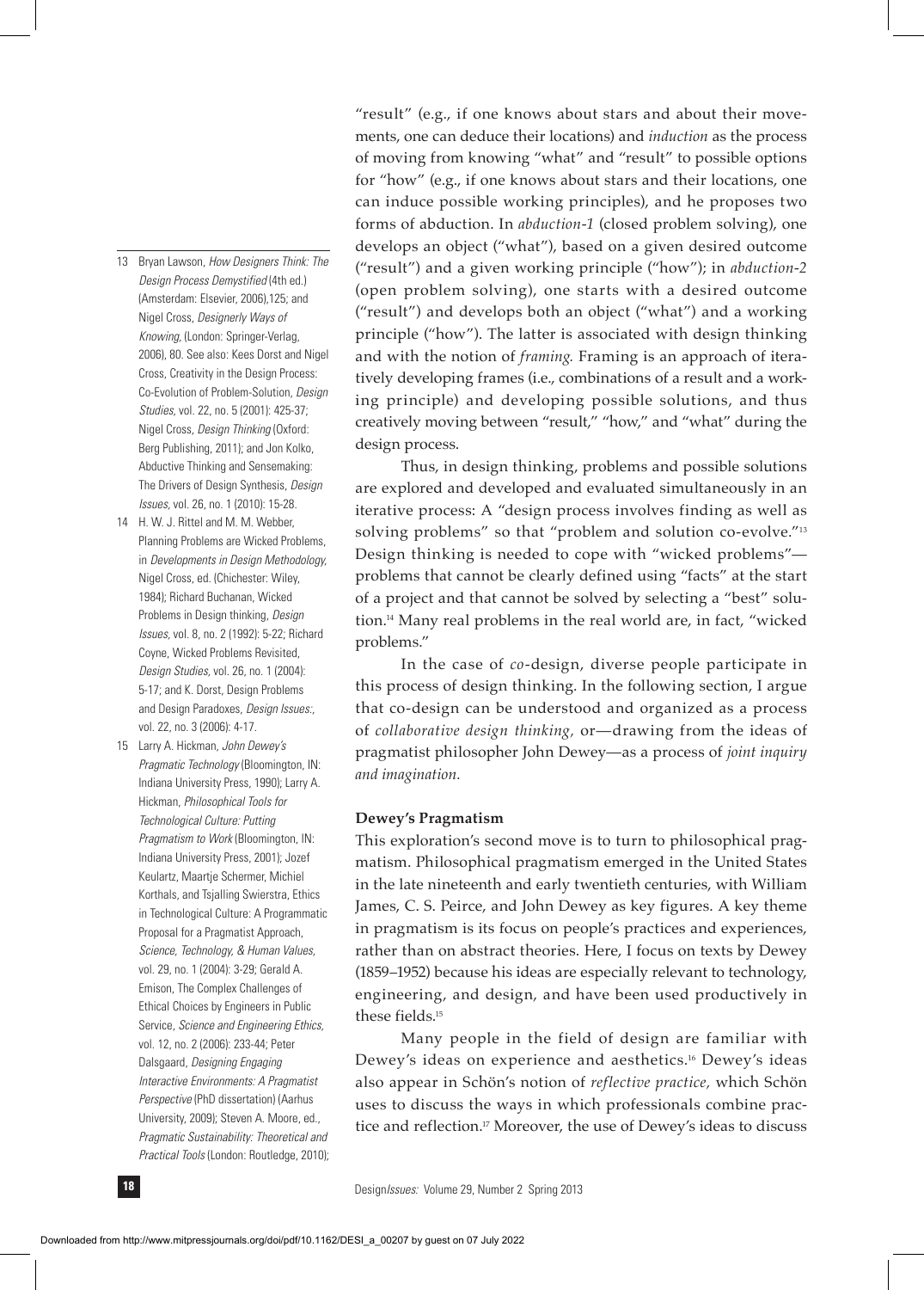and Richard Sennett, *The Craftsman* (London: Penguin Books, 2008). See also: Gavin Melles, New Pragmatism and the Vocabulary and Metaphors of Scholarly Design Research, *Design Issues,* vol. 24, no. 4 (2008): 88-101; and Carl DiSalvo, Design and the Construction of Publics, *Design Issues,* vol. 25, no. 1 (2009): 48-63.

- 16 John Dewey, *Art as Experience* (1934; New York: The Berkley Publishing Group, 2005).
- 17 Donald A. Schön, *The Reflective Practitioner: How Professionals Think in Action* (New York: Basic Books, 1983); and D. A. Schön, "Design: A Process of Enquiry, Experimentation and Research, *Design Studies* 5, no. 3 (1984): 130-31. Schön wrote his dissertation on Dewey's theory of inquiry.
- 18 David Hildebrand, *Dewey: A Beginner's Guide* (Oxford: Oneworld, 2008), 3.
- 19 John Dewey, The Need for a Recovery of Philosophy, in *Creative intelligence: Essays in the Pragmatic Attitude,* J. Dewey, ed. (New York: Henry Holt and Co., 1917), 65.
- 20 D. Hildebrand, *Dewey* (2008), 4-6.
- 21 John Dewey, *Experience and Nature* (La Salle: Open Court Publishing, 1965), 3-4.
- 22 Dewey, *Experience and Nature,* 5-9.
- 23 John Dewey, *Reconstruction in Philosophy* (New York: Henry Holt and Co., 1920), 78.
- 24 Louis Menand, *The Metaphysical Club: A Story of Ideas in America* (New York: Farrar, Straus and Giroux, 2001), 360, 322.
- 25 Remko Van der Lugt and Pieter Jan Stappers, *Design and the Growth of Knowledge* (Delft University of Technology, 2006); and Pieter Jan Stappers, Doing Design as a Part of Doing Research, in *Design Research Now: Essays and Selected Projects,* R. Michel, ed., (Basel: Birkhäuser Verlag, 2007), 81-91.
- 26 Dewey, *Reconstruction in Philosophy,* 178.
- 27 Dewey, *Experience and Nature,* 179.

co-design is in line with Dewey's ambition to make his "scholarly work" relevant and applicable to "practical affairs."18 Dewey saw philosophy as a way to develop tools that people can use to cope with real problems in the real world, and he aimed for a "recovery of philosophy," so that philosophy "ceases to be a device for dealing with the problems of philosophers and becomes a method, cultivated by philosophers, for dealing with the problems of man."19

Dewey's pragmatism has two key themes: It focuses on people's concrete practices, their personal experiences, and the role of practical knowledge; it aims at promoting cooperation and at empowering people so that they can improve their situations.<sup>20</sup> These two themes are briefly discussed in the following sections.

# *Practices, Experiences, and Knowledge*

Dewey distinguished between primary experiences of "gross, macroscopic, crude subject-matters" (i.e., experiences that come "as the result of a minimum of incidental reflection") and *secondary* experiences of "refined, derived objects of reflection" (i.e., experiences "in consequence of continued and regulated reflective inquiry."<sup>21</sup> Furthermore, Dewey promoted an "empirical method" of moving back and forth between practices (primary experiences) and reflections (secondary experiences) to develop practical knowledge knowledge that is based on practices and that is practically applicable.<sup>22</sup> In addition, Dewey held that knowledge needs to be "particular" or "contingent," which is rather different from traditional philosophy or mainstream science, where knowledge is typically viewed as "universal" or "necessary."<sup>23</sup>

Dewey held that "thinking and acting are just two names for a single process—the process of making our way as best we can in a universe shot through with contingency," and that "knowledge is a by-product of activity: people do things in the world, and the doing results in learning something that, if deemed useful, gets carried along into the next activity."24 Similar ideas—on the generation of knowledge in relation to design practices—have been expressed by, for example, Stappers and Van der Lugt.<sup>25</sup>

#### *Communication, Cooperation, and Change*

Dewey believed that "the specific conditions which exist at one moment, be they comparatively bad or comparatively good, in any event may be bettered."26 He emphasized people's abilities to communicate and to cooperate as ways to jointly bring about positive change: "The heart of language is not 'expression' of something antecedent, much less expression of antecedent thought. It is communication; the establishment of cooperation in an activity in which there are partners, and in which the activity of each is modified and regulated by partnership."<sup>27</sup> This engagement with communication, cooperation, and change is rather different from a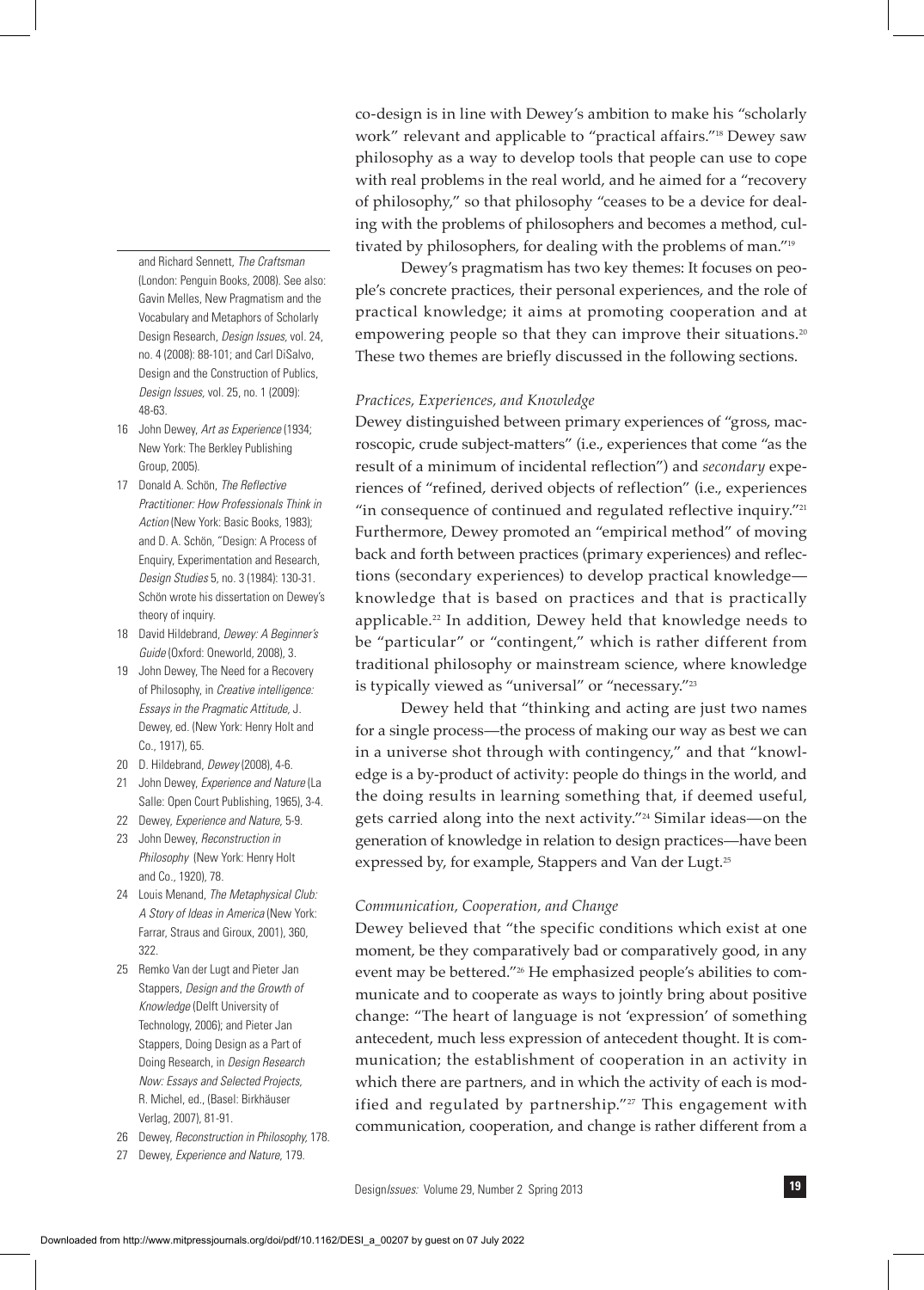- 29 Hildebrand, Dewey (2008), 5.
- 30 Victor Papanek, *Design for the Real World: Human Ecology and Social Change* (2nd ed.), (London: Thames & Hudson, 1991) and Victor Margolin, *The Politics of the Artificial: Essays on Design and Design Studies* (Chicago: University of Chicago Press, 2002); Gui Bonsiepe, Design and Democracy, *Design Issues,* vol. 22, no. 2 (2006): 27-34; Andy Dong, The Policy of Design: A Capabilities Approach, *Design Issues,* vol. 24, no. 4 (2008): 76-87; Dean Nieusma, Alternative Design Scholarship: Working Towards Appropriate Design, *Design Issues,* vol. 20, no. 3 (2004): 13-24; and Ilse Oosterlaken, Design for Development: A Capability Approach, *Design Issues,* vol. 25, no. 4 (2009): 91-102.
- 31 Larry A. Hickman, Dewey's Theory of Inquiry, in *Reading Dewey,* Larry A. Hickman, ed., (1998),166-86; and Hildebrand, Dewey (2008), 40-62.
- 32 John Dewey, *Logic: The Theory of Inquiry* (New York: Henry Holt and Co., 1938), 104-05.
- 33 John J. Stuhr, Dewey's Social and Political Philosophy, in *Reading Dewey,* 85.
- 34 Hildebrand, Dewey (2008), 63-93; and Gregory F. Pappas, Dewey's Ethics: Morality as Experience, in *Reading Dewey,* Hickman, ed., (1998), 100-23.
- 35 Hildebrand, *Dewey* (2008), 63.

"spectator conception of knowledge,"28 which is typical for traditional philosophy or mainstream science and refers to describing an external reality and a stable state of affairs.

Dewey promoted processes in which people are empowered to jointly reflect on their practices and experiences, to communicate and cooperate, and to improve their own or other people's situations. This "melioristic motive"<sup>29</sup> can also be found in the works of Papanek and Margolin and, more recently and in this journal, in the works of Bonsiepe, Dong, Nieusma, and Oosterlaken.<sup>30</sup>

Dewey viewed knowledge as instrumental, in that he proposed that knowledge should be concerned with exploring alternative futures, with promoting communication and cooperation, and with organizing positive change. These key themes are also found in co-design, which makes Dewey relevant, indeed, to a discussion of co-design.

These topics—practices, experiences, and knowledge, and communication, cooperation, and change—are intimately intertwined through Dewey's concept of inquiry.<sup>31</sup> Dewey advocated organizing processes of joint inquiry, in which people jointly explore, discuss, and define a problem and jointly explore, develop, and evaluate possible solutions. In very general terms, he envisioned inquiry as a process that starts from a problematic situation, and that moves—by productively combining doing and thinking—to a resolution: "Inquiry is the controlled or directed transformation of an indeterminate situation into … a unified whole."32 In such a process of inquiry, the aim is *not* to develop universal knowledge that represents some external reality, but to bring people together so that they can jointly explore, try out, learn, and bring about change in a desired direction.

# **Exploring Ethics**

A third move in this exploration is a turn toward ethics. Based on Dewey's pragmatist philosophy, I argue that co-design has inherent ethical qualities.

For Dewey, *moral* experiences were his starting point and the empowerment of people to cope with *moral* questions was his primary goal: "For Dewey, social and political philosophy—and not metaphysics or epistemology—is First Philosophy."33 Dewey held that people, throughout their daily lives, continuously engage in ethics, especially when they interact with each other. People have moral experiences and need to cope with moral questions whenever they think and feel, whenever they deliberate and act, whenever they communicate and cooperate, whenever they make plans and decisions.<sup>34</sup> For Dewey, "moral concerns permeate much of experience and require nearly constant deliberation and choice of action, whether issues are minute or momentous."35 Dewey saw daily life, with both its minor issues and its major questions, as inherently ethical. Moreover, Dewey saw deliberation as a social

<sup>28</sup> Dewey, *Reconstruction in Philosophy,* 156.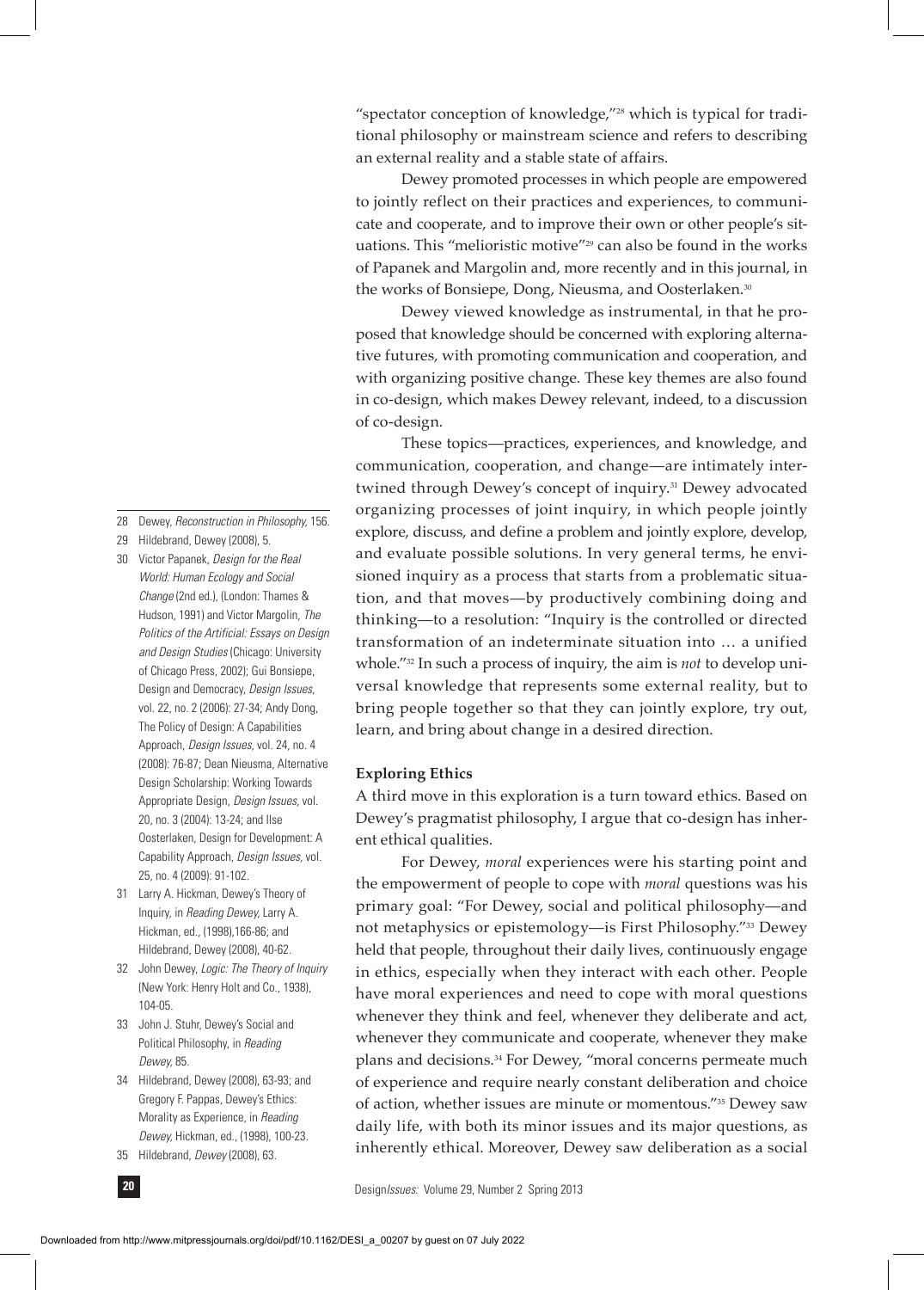process, "not only in the sense that we must take consequences for others into consideration, but also in the sense that conversation with others provides the means for reflection."36

Likewise, when people engage in a co-design process, they also engage in ethics—in a process with ethical qualities. These ethics become manifest, for example, when co-design participants express and share their personal experiences, when they empathize with others, when they discuss current or problematic situations, when they envision possible or desirable situations, when they develop and evaluate possible solutions, and when they make decisions and bring about change. Co-design can be understood as an instance of "moral inquiry:" "a reflective response—intervening with analysis and imaginative deliberation—when action is frustrated," where deliberation may "proceed by dialogue, visualization, imagining of motor responses, and imagining how others might react to a deed done."<sup>37</sup>

Similarly, Devon and Van de Poel argued that design is inherently a social activity and quintessentially an ethical process—"Ethics is not an appendage to design but an integral part of it"—and advocated using moral imagination to bring the ethical qualities in design processes to the fore.<sup>38</sup> Lloyd meanwhile contended that design and ethics are similar because they are both concerned with envisioning and developing possibilities and with evaluating and choosing between possibilities.<sup>39</sup>

Pragmatist ethics provides an alternative to two dominant schools in ethics: consequentialist ethics, which tends to search for general rules to maximize the positive consequences of one's actions, and deontological ethics, which tends to search for general rules based on one's duties and obligations. "Pragmatist ethics turn away from such rigid abstractions [like the 'general rules' just mentioned] and return to the ordinary life-experiences of inherently social, embodied, and historically situated beings."40

If some readers find that using the term *ethics* in the context of co-design is somewhat awkward, we can instead use the term *ethos* and discuss the *ethos* of co-design, which refers to the moral ideas and attitudes of participants in a co-design process.

#### **Joint Inquiry and Imagination**

In the following section, I discuss Dewey's ideas on organizing processes of joint inquiry and imagination.<sup>41</sup> Such processes, he argued, consist of five phases that are intimately related and that ideally are addressed in an iterative process:

# *Exploring and Defining the Problem (Phases 1 and 2)*

*1. "The indeterminate situation."* A specific and concrete situation is experienced as problematic, but what precisely is problematic about it is not yet known. Dewey stressed that personal and subjective experiences are critical for the

- 36 Steven Fesmire, *John Dewey and Moral Imagination: Pragmatism in Ethics* (Bloomington, IN: Indiana University Press, 2003), 82.
- 37 Hildebrand, *Dewey* (2008), 77.
- 38 Richard Devon and Ibo Van de Poel, Design Ethics: The Social Ethics Paradigm, *International Journal of Engineering Education,* vol. 20, no. 3 (2004): 461-69. See also: Richard Devon, Towards a Social Ethics of Technology: A Research Prospect, *Techne: Research in Philosophy and Technology,* vol. 8, no. 1 (2004): 99-115.
- 39 Peter Lloyd, *Design, Ethics and Imagination (or: Why we don't need to teach ethics to designers, but why we should teach philosophers to design),* presented at an Ethics Seminar at the Open University, November 16, 2006.
- 40 Fesmire, *John Dewey and Moral Imagination,* 58.
- 41 This section is based on: J. Dewey, *Logic: The Theory of Inquiry,* 101-19. The citations in this section are from that book chapter, unless indicated otherwise.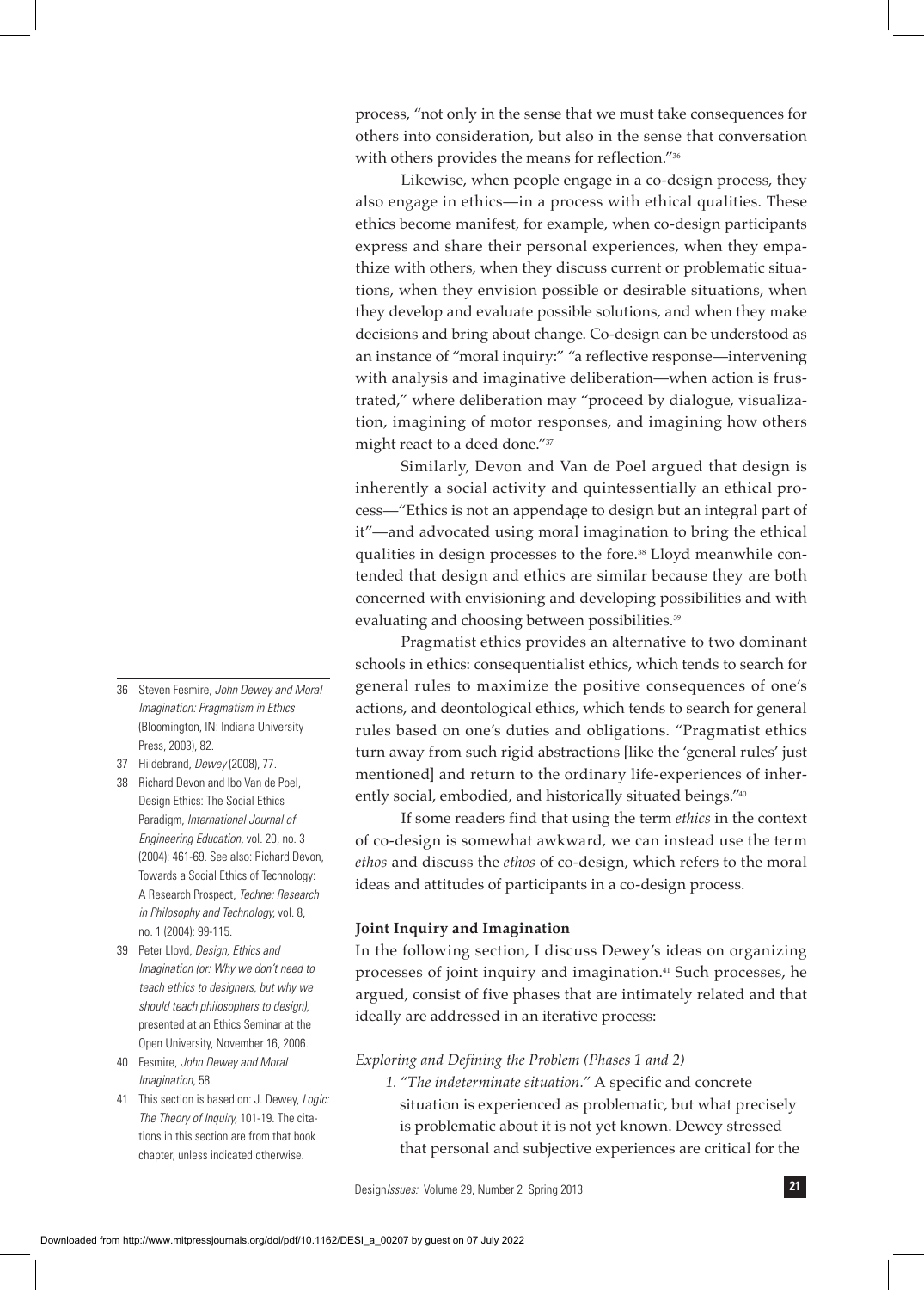start of an inquiry process—to make the situation "questionable—and that expressing and sharing these experiences are critical: "Inquiry is not a purely logical process—feeling is a useful and orienting presence throughout each phase."42

2. *"Institution of a problem."* A provisional problem definition is formulated, which can later be restated and refined in an iterative process. Please be aware that the wording or articulation of the problem is important: "The way in which the problem is conceived decides what specific suggestions are entertained and which are dismissed." This intimate relationship between problem-setting and solution-finding is also found in design thinking.

 The ethics of co-design occur in the ways in which and in the extent to which participants are able to express and share their experiences and to empathize with others (e.g., by engaging in storytelling), and in the ways in which they are able to draw from their own and other people's experiences when they explore and define the problem. Ideally, these processes of interaction are carefully organized so that participants can jointly engage with questions such as, "What do I find problematic about this situation?" "What are other people's experiences?" or "In what direction should we look for possible solutions?"—questions that Dewey would have understood as ethical.

*Perceiving the Problem and Conceiving Possible Solutions (Phase 3)*

*3. "The determination of a problem-solution:"*In an iterative process, the problem and possible solutions are simultane ously explored and further defined—similar, again, to design thinking: "Observations of facts and suggested meanings or ideas arise and develop in correspondence with each other."43 Dewey proposed that problems are best explored and defined using *perception*—one's capacities to see, hear, touch, smell, and taste current situations *(what is)*—and that solutions are best explored and developed using *conception*—one's capacities to imagine and envision alternative situations *(what could be).* Ideally, perceiving the problem and conceiving possible solutions are produc tively combined.<sup>44</sup> Different or more precise ways to per ceive the problem help to conceive different or more concrete solutions, just like the conceiving of different or more detailed solutions helps in perceiving the situation differently or more precisely.

- 42 Hildebrand, *Dewey,* 57.
- 43 Dewey, *Logic: The Theory of Inquiry,* 109.
- 44 Perceiving a problem involves a looking backward, and conceiving solutions involves a looking forward. This looking backward and looking forward can be recognized in Dewey's phrase, warranted assertibility, which he used to describe the role of knowledge in inquiry: *Warranted* "points backward in time toward something that has been accomplished" and *assertibility* "points forward in time towards something yet to be done" (Hickman, Dewey's theory of inquiry, 166-67).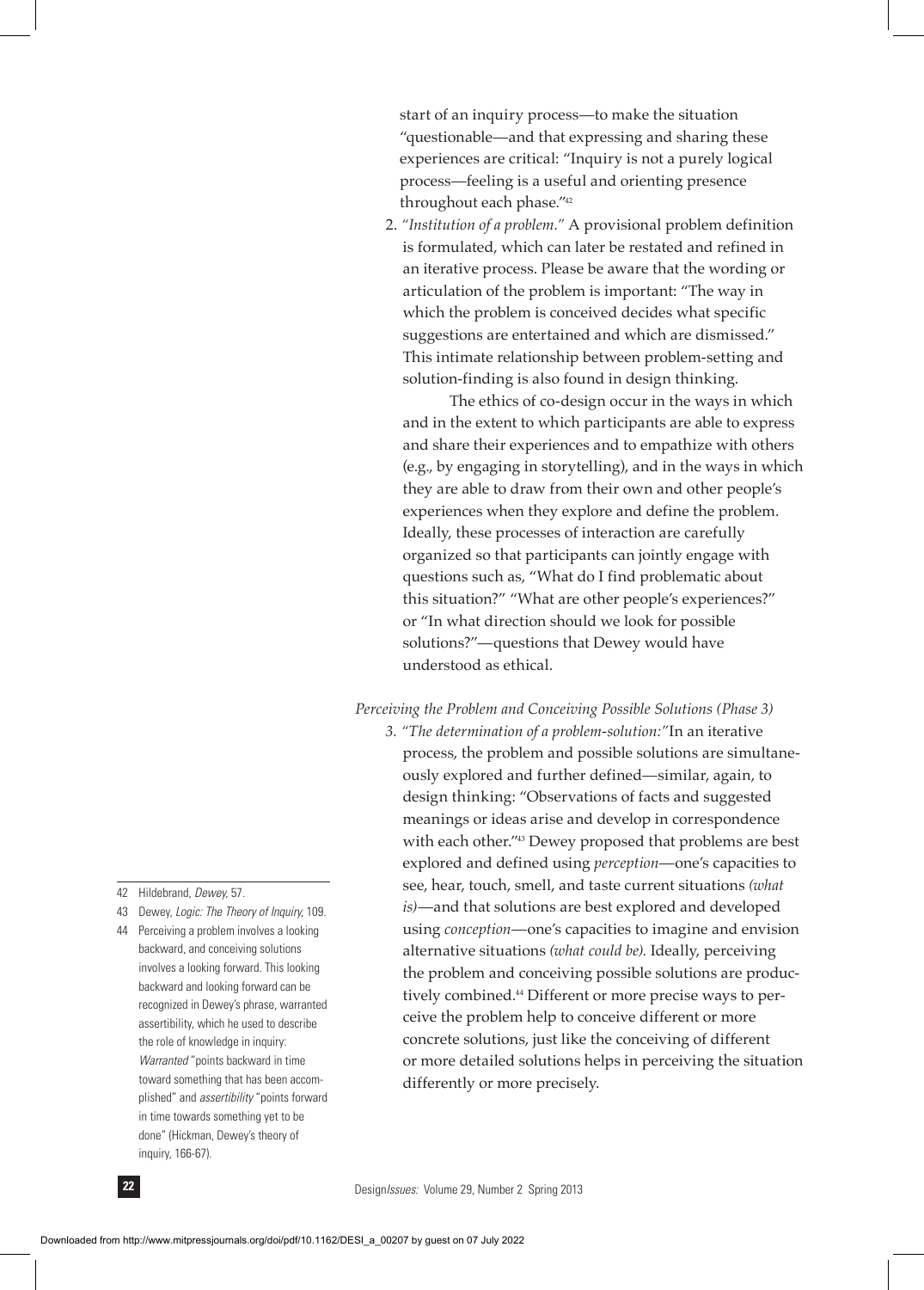As suggested concerning expression, sharing, and empathy, the ethics of co-design also occur in the ways in which and in the extent to which participants can use their capacities for perception and conception. For example, for the former, they can engage with visuals that are related to the problem and empathize with the people involved, and for the latter, they can use tools that foster joint creativity and innovation.45 Such perception and conception ideally involve "moral imagination" or "dramatic rehearsal," in which co-design participants imagine or rehearse current and problematic situations or alternative and desirable situations, using both their thoughts and their feelings.<sup>46</sup> In such deliberation, "we singly or collectively hunt for ways to settle difficulties and ambiguities by scoping out alternatives and picturing ourselves taking part in them. Imagination continues until we are stimulated to act by a course that appears to harmonize pressing interests, needs, and other factors of the situation."47

 This combination of perception and conception and the ways in which co-design participants cooperate pro ductively would enable them to address questions such as, "How does this problematic situation feel?" "How can we generate solutions for this problem?" or "How is this solu tion better than the current situation?"—questions that we can consider, again, as ethical.

#### *Trying Out and Evaluating Solutions (Phases 4 and 5)*

- *4. "Reasoning:"* One should not jump to conclusions or accept a solution too quickly. The relationships between the tentatively defined problem and different suggestions for solutions need to be evaluated to assess how different solutions can help to solve the problem. Ideally, partici pants can explore and define the scope and boundaries of a project and critically discuss means and ends, and the relationships between means and ends. This systemic approach can promote systems thinking because partici pants become more aware of the scope and boundaries of their project, and a systems perspective can help them to generate innovative ideas and solutions.
- *5. "The operational character of facts-meanings:"* This phase is concerned with actually trying out solutions (e.g., by organizing experiments or tests with users or customers). The project becomes more real and the stakes get higher, and ensuring that the people involved continue to cooper ate constructively is critical. They might need to express and discuss their respective roles and interests, which
- 45 Froukje Sleeswijk Visser, *Bringing the Everyday Life of People into Design*  (PhD dissertation) (Delft University of Technology, 2009); and Elisabeth B. N. Sanders, Generative Tools for Co-Designing, in *Collaborative Design: Proceedings of CoDesigning* 2000, Stephen A. R. Scrivener, Linden J. Ball, and Andrew Woodcock, eds. (London: Springer-Verlag, 2000), 3-12.
- 46 Fesmire, *John Dewey and Moral Imagination,* 55-91.
- 47 Ibid., 70.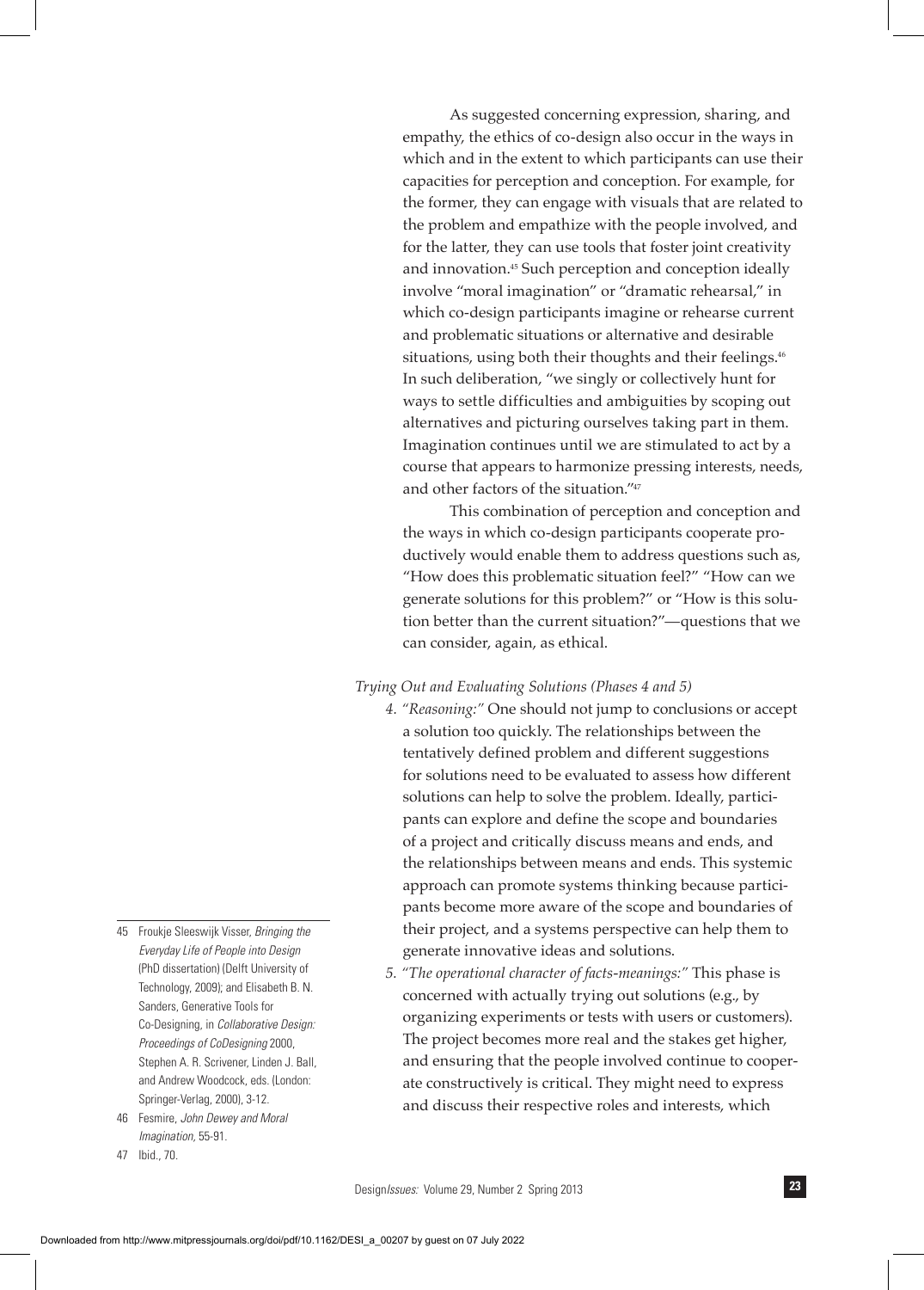might generate conflicts between them. However, recog nizing and coping with these different perspectives and motivations is necessary for developing a shared under standing of what needs to be done and how they need to cooperate.48 They need to jointly generate solutions that will work practically. If their roles and interests remain unexamined, the risk is that one role or one interest dominates the project, which can lead to solutions that are less viable or less feasible. Ideally, co-design partici pants can deal creatively and productively with even "deep-seated and fundamental value conflicts" and develop solutions that work for all of them.49

 Thus, the ethics of co-design also occur in the ways in which and in the extent to which the people involved are able to try out different solutions, to critically discuss the project's scope and boundaries, and to negotiate their different roles and interests. Such an approach would help them to explore ethical questions such as, "What should be our project's scope?" "What solution will work for me?" or "What would work for the other participants or stakeholders?"

Imagination is key throughout the process outlined. Fesmire discussed two roles of imagination: 1) imagination as "empathic projection," as a way to respond directly and empathically to others and their feelings and thoughts; and 2) imagination as a way to escape current patterns and imagine alternatives.<sup>50</sup> Imagination is, then, "a capacity to engage the present with an eye to what is not immediately at hand."51

In sum, we can understand co-design as a process of *joint inquiry and imagination*—as "a reflective activity in which existing tools and materials (both of which may be either tangible or conceptual) are brought together in novel and creative arrangements in order to produce something new."52 In such a process, people use "the power of intelligence to imagine a future which is the projection of the desirable in the present, and to invent the instrumentalities of its realization."53

48 Kleinsmann and Valkenburg, Barriers and Enablers for Creating Shared Understanding in Co-Design Projects.

# 49 Keulartz, Schermer, Korthals, and Swierstra, Ethics in Technological Culture.

- 50 Fesmire, *John Dewey and Moral Imagination,* 65.
- 51 Ibid., 67.
- 52 Hickman, *Dewey's Theory of Inquiry,* 169.
- 53 Dewey, The Need for a Recovery of Philosophy, 69.
- 54 See also: www.ta2-project.eu.

# **A Practical Example**

To illustrate this argument, I discuss the TA2 project.54 In this research and innovation project, about 40 researchers, designers, and developers from 14 organizations (ranging from international corporations and small enterprises to universities and research institutes) cooperated for four years (2008–12) to develop and evaluate a series of innovative telecommunication, multimedia, and gaming applications. The project's goal was to better understand how such technologies can help groups of people to engage in social communication when they are separated in space and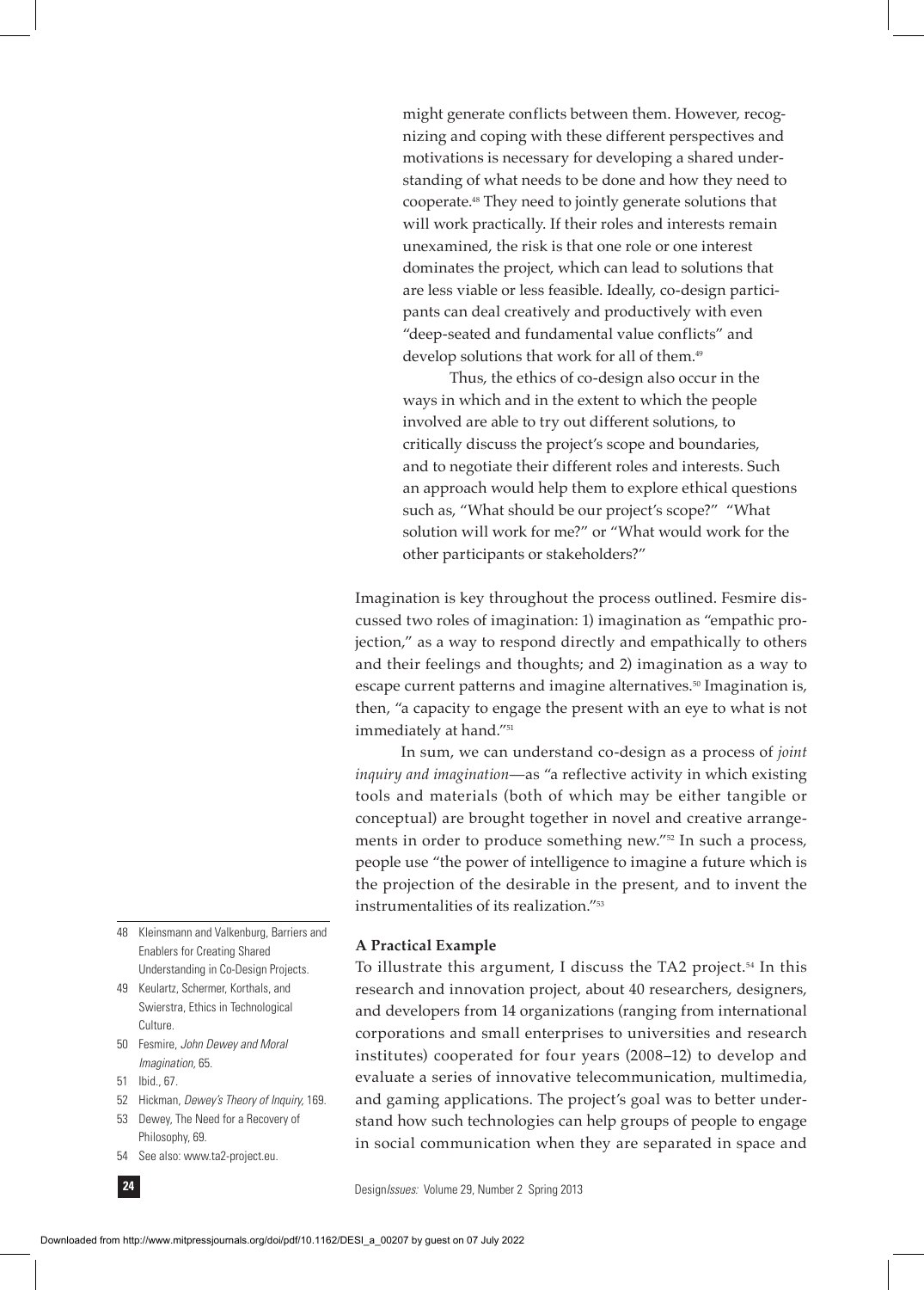

Figure 1

Overview of TA2 goals and enablers.

in time—TA2 stands for *Together Anywhere, Together Anytime.* TA2 focused on group-to-group communication, as an alternative to many projects and products that facilitate one-to-one communication. The project followed a co-design approach and promoted multidisciplinary teamwork; early user involvement; and an iterative approach involving research, design, and evaluation.

The following sections discuss some of the co-design activities in TA2 and focus on the ways in which project team members engaged in joint inquiry and imagination.<sup>55</sup>

#### *Exploring and Defining the Problem (Workshops)*

The original project plan contained a drawing of a pyramid (see Figure 1) that represents the project's goal in its top (making "communications and engagement easier among groups of people separated in space and time" to "help in the nurturing of social relationships") and in its bottom what needs to be done to realize that goal (the development of technologies, components, and applications, and the gathering and development of knowledge on, for example, user experience and business modelling).

The project implicitly recognizes that the current focus on one-to-one communication in many products and services is problematic somehow, and that products and services for groupto-group communication need to be developed. To make the process of problem exploration and definition more explicit and more of a collective effort, several co-design workshops were organized.

Three months into the project, key project team members participated in a Scenario Workshop. They were invited to empathize with different groups of (imaginary) people and to take them as a starting point for developing *scenarios.* They wrote five short narratives in which people use the TA2 applications in specific situations. Writing these scenarios helped

<sup>55</sup> Marc Steen, Jan Buijs and Doug Williams, The Role of Scenarios and Demonstrators in Promoting Shared Understanding in Innovation Projects, *International Journal of Innovation and Technology Management*.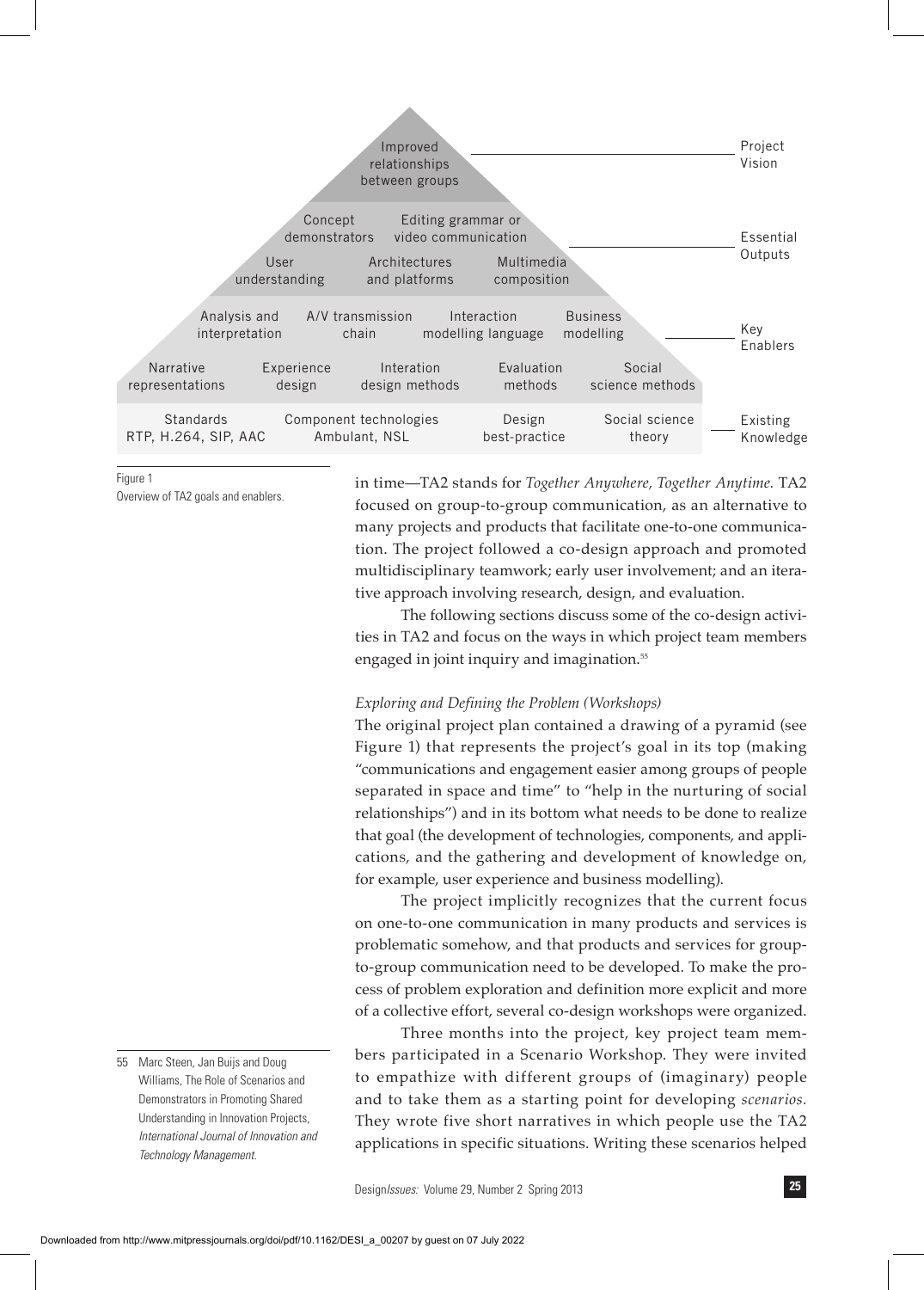

Figure 2 Drawings of a storyboard for *MyVideos.* them to empathize with (imaginary) users and their experiences, and to more vividly imagine the sort of problems that TA2 aims to solve.

In the tenth month of the project, people's ideas on the project's overall goal seemed to have diverged. To improve shared understanding, a Togetherness Workshop was organized. All project team members were invited to express their personal experiences in relation to togetherness and to engage more personally with this key theme. This workshop further helped project team members to empathize with people's experiences by expressing and sharing their experiences in relation to the theme of togetherness.

These workshops brought to the fore the ethics of co-design in that they helped project team members to express and share their own experiences and to empathize with other people and their experiences—both of which helped to ground the project's problem definition in people's concrete experiences.

*Perceiving the Problem and Conceiving Possible Solutions (Storyboards)*  After the Scenario Workshop, the five scenarios were developed into five storyboards, in an iterative process between key project team members and a professional illustrator, over a period of several months. Each storyboard consisted of five to ten drawings with accompanying narratives. For example, Figure 2 shows a storyboard for *MyVideos,* a software application that helps people to use video recordings of a social event, for example, a school concert (top), to create a video compilation using one's own and other people's footage (middle), and to share these video compilations with, for example, family members abroad (bottom). *MyVideos* is intended to facilitate togetherness by enabling people to share the experiences of a shared activity.

 Jointly developing the storyboards helped the project team members to be more specific and precise, and to productively discuss how the project's overall goal and ideas for specific solutions relate to each other. Moreover, the five storyboards were used to organize focus groups consisting of people from five corresponding target groups, to talk with them about the applications as early as possible—before any prototypes were built. These focus groups helped project team members to better understand people's daily lives, their needs, expectations, and preferences in relation to the TA2 applications.

Creating these storyboards and discussing them with potential users helped the project team members to combine technology perspectives (the ambition to create technology) and users' perspectives (the ambition to help people). It promoted a multidisciplinary and iterative process in which project team members were able to discuss different solutions in the context of the overall project goal.

Downloaded from http://www.mitpressjournals.org/doi/pdf/10.1162/DESI\_a\_00207 by guest on 07 July 2022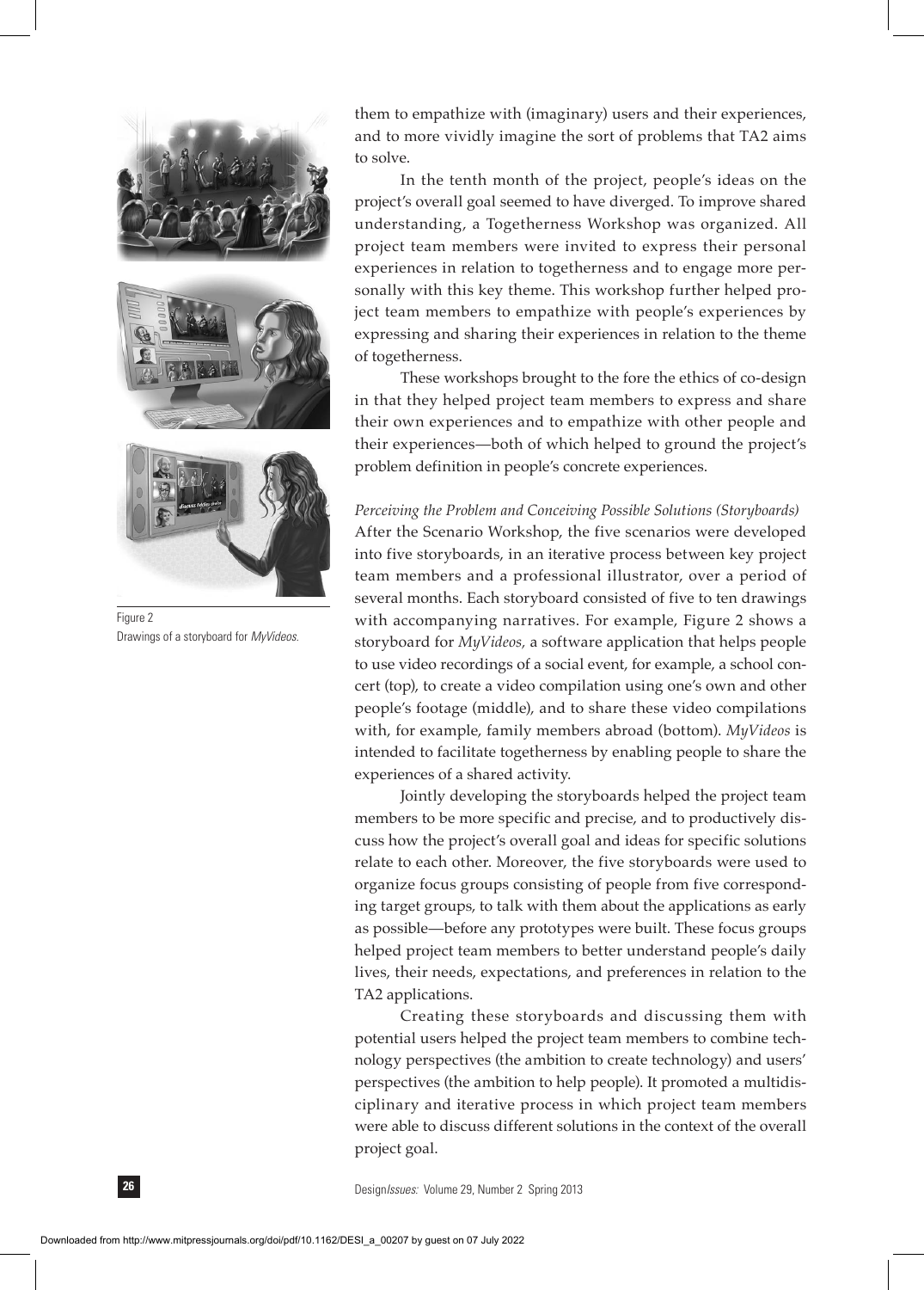Creating and discussing the storyboards brought to the fore the ethics of co-design in that both project team members and users were able to perceive the problem (the project's goal); they were able to conceive possible solutions (specific applications); and they moved between perception and conception in an iterative process (e.g., when project team members listened to users talking about their problems and when they jointly tried to find solutions for these problems).

#### *Trying Out and Evaluating Solutions (Prototypes)*

In the second and third years of the project, project team members worked together to develop several prototypes, and they discussed the viability and feasibility of the various technologies and applications. Moreover, these prototypes were tried out and evaluated in realistic situations in close cooperation with potential users, in field trials in people's homes, or in laboratory experiments.

For example, for *MyVideos,* project team members cooperated with two groups of parents with children in two high schools. First, a group of parents with children in a high school in The Netherlands participated in focus groups in which they discussed their current practices of recording, editing, and viewing video material vis-à-vis the ideas for *MyVideos*. Some months later, they made video recordings of a concert in which their children performed, and they participated in user tests, in which they evaluated a first prototype of *MyVideos* to view and edit the video material recorded at that concert. Next, they participated in focus groups to discuss different options for further development, which directly affected the development of a second prototype of *MyVideos.* Parents with children at a high school in the United Kingdom then participated in further evaluation. At a concert in their school, they made video recordings of their children performing, and some of them participated in user tests to evaluate the second prototype of *MyVideos* (Figure 3). In these experiments, project team members studied people's experiences with using the application by conducting interviews. In addition, the parents filled out questionnaires before, during, and after the experiments.

The ethics of co-design happen insofar as the participants are able to jointly achieve concrete results and, at the same time, to critically discuss these results—as well as to learn from this confrontation (e.g., when solutions do not work as planned or when problems arise unexpectedly).

# **Conclusion**

My argument has been that co-design can be understood as a process of collaborative design thinking: a process of *joint inquiry and imagination* in which diverse people jointly explore and define a problem and jointly develop and evaluate solutions. It is a process in which participants are able to express and share their